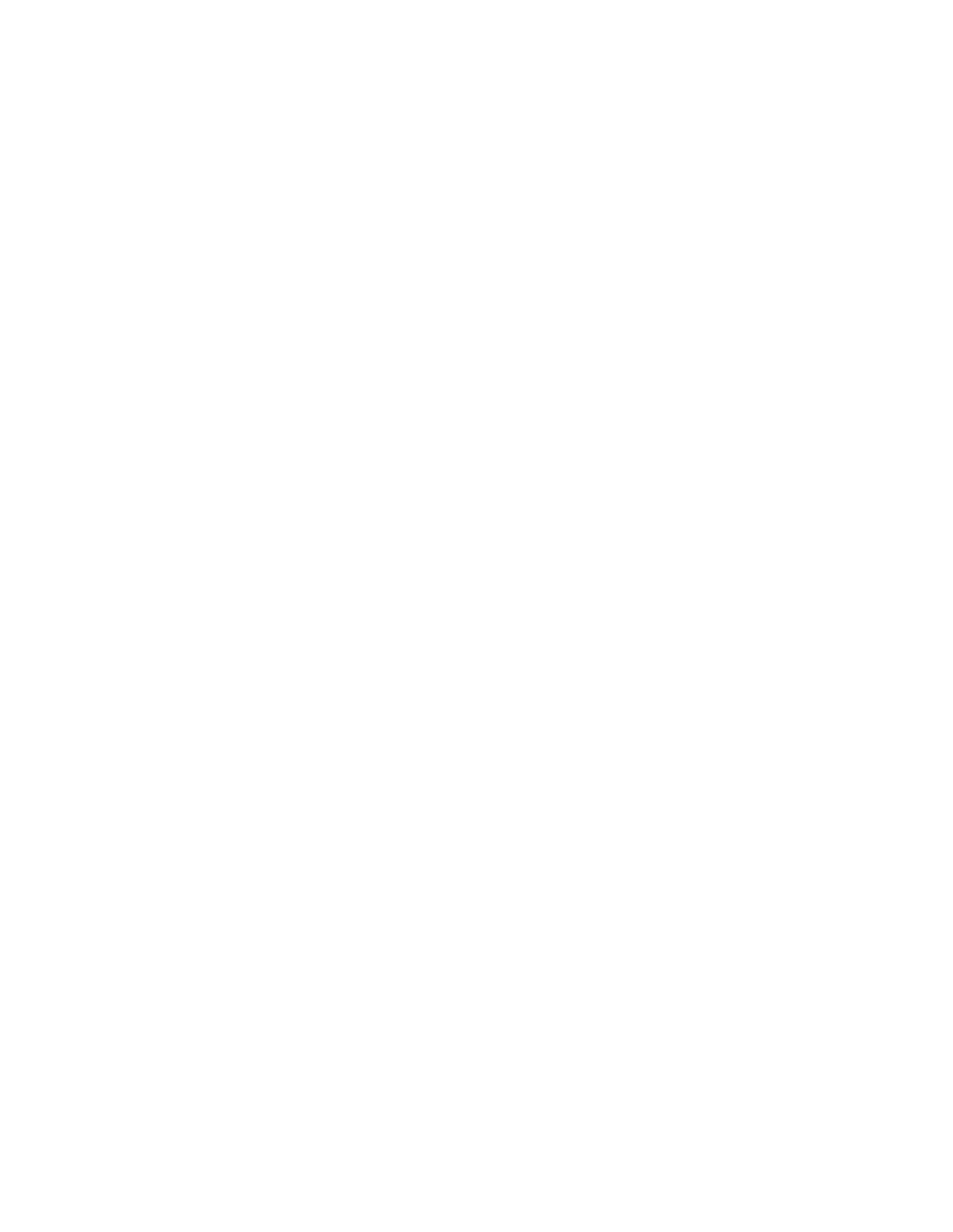# **Form P2P Instructions Virginia Peer-to-Peer Vehicle Sharing Tax And Fee**

For periods beginning on and after July 1, 2021

## **Instructions**

Effective October 1, 2020, there is a tax on a shared vehicle owner's gross proceeds from peer-to-peer vehicle sharing in Virginia. Sales are sourced to the locality in which the vehicle is delivered to the shared vehicle driver.

For shared vehicle owners registering no more than 10 different shared vehicles on any combination of peer-topeer vehicle sharing platforms at any one time, the tax rate is 7.0% (4% state and 3% local) on the gross proceeds paid by the shared vehicle driver. The tax is collected and the return and payment are submitted to the Department by the peer-to-peer vehicle sharing platforms The tax is collectible from all persons, including peer-to-peer vehicle sharing platforms, that have sufficient contact with Virginia. Otherwise the tax is collectible by the shared vehicle owner.

For shared vehicle owners registering more than 10 different vehicles on any combination of peer-to-peer vehicle sharing platforms at any one time, the tax is the same as the tax currently imposed and collected on the rental of a motor vehicle and a daily rental vehicle (4% state, 4% local and 2% rental fee).

A "shared vehicle" is a motor vehicle that has been made available for sharing through a peer-to-peer vehicle sharing platform. A "shared vehicle" does not include a "daily rental vehicle" for purposes of the current Motor Vehicle Rental Tax.

A "peer-to-peer vehicle sharing platform" is any onlineenabled application, website, or system that connects vehicle owners with drivers to enable the sharing of peer-topeer shared vehicles for financial consideration.

A "large fleet" consists of more than 10 different vehicles registered to one vehicle owner and shared on any combination of peer-to-peer vehicle sharing platforms at any one time.

A "small fleet" consists of no more than 10 different vehicles registered to one vehicle owner and shared on any combination of peer-to-peer vehicle sharing platforms at any one time.

The Virginia Peer-to-Peer Vehicle Sharing Tax is imposed on motor vehicles with a gross vehicle weight rating or gross combined weight rating of 26,000 pounds or less.

The Virginia Peer-to-Peer Vehicle Sharing Tax is different from the Virginia Motor Vehicle Rental tax. If you are a traditional vehicle rental dealer and not a peer-to-peer vehicle sharing platform, do not use this form. Instead, use Form MVR-420.

Report only those vehicle rental transactions that are for less than 12 months.

Vehicle transactions are reported only after the vehicle has been returned.

The Return Reporting Period runs from the first day of the calendar month in which the vehicles were returned to the last day of that month.

You are required to electronically file Form P2P and submit payment. More informaton is available on the Department's website at **www.tax.virginia.gov**.

Your return, including payment of the tax and fee, must be electronically filed by the 20th day of the month following the reporting period.

Submit your paper return and payment as soon as possible after the close of the reporting period, but no later than the 20th day of the following month. You are not required to file a return if no tax is due.

Payments returned by the financial institution will be subject to a returned payment fee in addition to any other penalties that may be incurred.

This package contains the following:

- Form P2P, Virginia Peer-to-Peer Vehicle Sharing Tax Return
- Form P2P-B, Virginia Schedule of Peer-to-Peer Vehicle Sharing Tax for Large Fleets
- Form P2P-S, Virginia Schedule of Peer-to-Peer Vehicle Sharing Tax for Small Fleets
- Form P2P-A, Virginia Peer-to-Peer Vehicle Sharing Tax Return Worksheet

If the tax amount on Line 14 is zero, no Schedules P2P-B and P2P-S are needed. Otherwise, Schedules P2P-B and P2P-S are always required.

If you have more than one delivery in a single locality, enter the total of all deliveries in that locality on the line for that locality. Be sure to enter the locality information and codes correctly. It is critical that the local tax is allocated properly. A list of localities and codes is at the end of this package.

**DO NOT send the Worksheet (P2P-A)** - retain it as part of your records.

For assistance, call **804.404.4180** or write to:

 **VA Department of Taxation P.O. Box 26627 Richmond, VA 23261-6627**

Forms and instructions are available for download from our website, **www.tax.virginia.gov**, or by calling **804.367.8037**.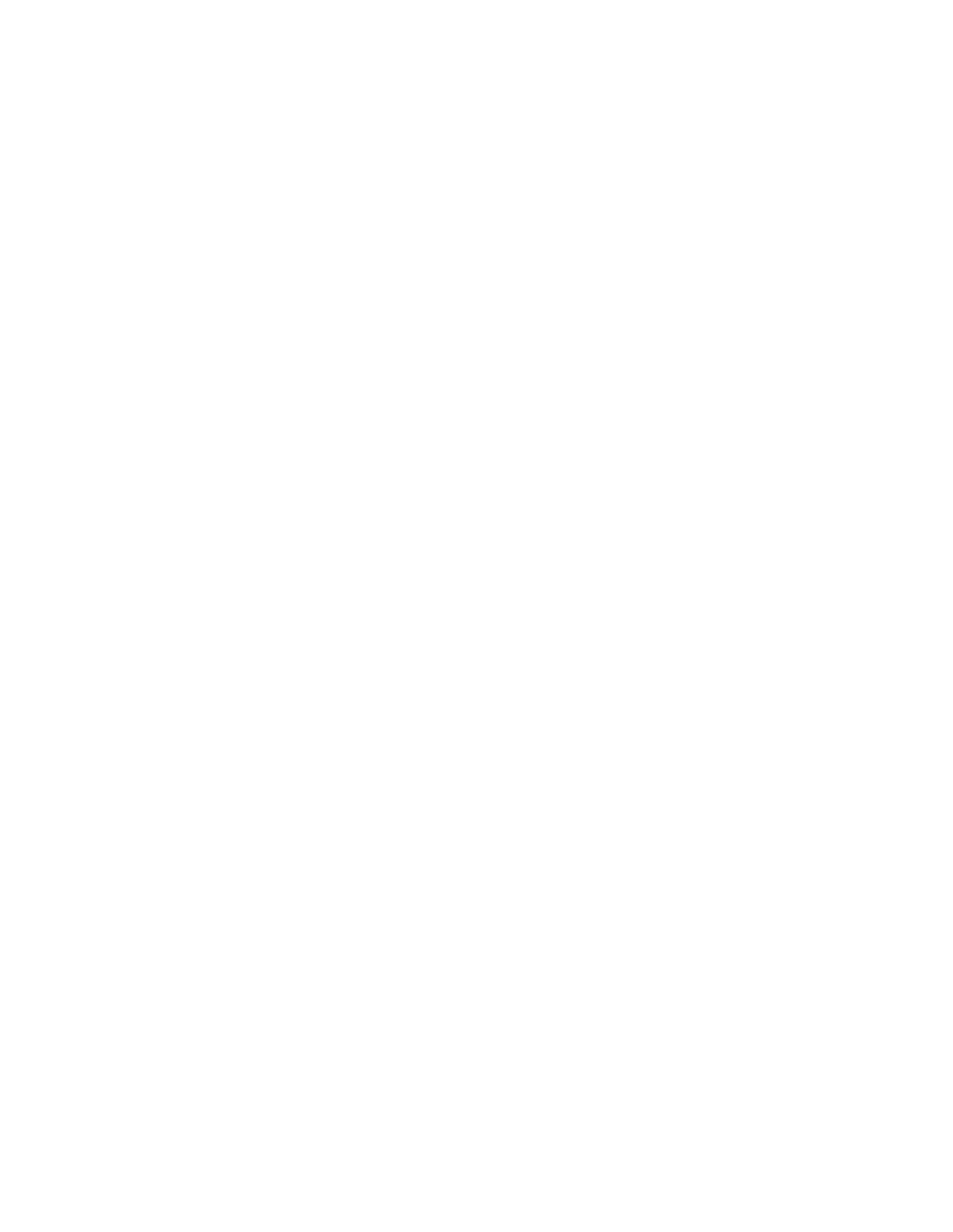## **Form P2P-B Virginia Schedule of Peer-to-Peer Vehicle Sharing Tax for Large Fleets More than 10 vehicles registered to one owner** *For periods beginning on and after July 1, 2021*



Name \_\_\_\_\_\_\_\_\_\_\_\_\_\_\_\_\_\_\_\_\_\_\_\_\_\_\_\_\_\_\_\_\_\_\_\_\_\_\_\_\_\_\_\_ Account Number **17-** \_\_\_\_\_\_\_\_\_\_\_\_\_\_\_\_\_\_\_\_\_\_\_\_\_\_\_\_\_\_\_

Period \_\_\_\_\_\_\_\_\_\_\_\_\_\_\_\_\_\_\_\_\_\_\_\_\_\_\_\_\_\_\_\_\_\_\_\_\_\_\_\_\_\_\_\_ FEIN \_\_\_\_\_\_\_\_\_\_\_\_\_\_\_\_\_\_\_\_\_\_\_\_\_\_\_\_\_\_\_\_\_\_\_\_\_\_\_\_\_\_\_

Enter the information for the city, county, or town in which shared vehicles were delivered to the driver. Refer to the tax rate for large fleets. If no tax is due on Line 14 of Form P2P, no Schedule P2P-B is needed. Otherwise, Schedule P2P-B is always required. A list of localities and codes can be found at the end of the Form P2P Package. Copies of Form P2P-B can be submitted if additional space is needed. For Columns D through H, transfer the Grand Total amount to the lines indicated on Form P2P.

| Local Tax Due -<br>Gross Proceeds<br>Adjustments<br>Exemptions<br>Proceeds<br>(Column G x .04)<br>$\mathsf{of}$<br>Line 2c of Form<br>Line 3d of Form<br><b>Locality Name</b><br>FIPS Code<br>Local Tax - Line 1 of<br>Deliveries<br>Line 4 of Form<br>Line 6 of Form<br>Form P2P<br>P <sub>2</sub> P<br>P <sub>2</sub> P<br>In Locality<br>P <sub>2</sub> P<br>P <sub>2</sub> P<br>Subtotal of this Page<br>Subtotals From Other Pages, If Applicable<br><b>Grand Total</b> | $\overline{C}$<br>$\overline{B}$<br>$\overline{\mathsf{A}}$ |  | $\overline{D}$ | $\overline{F}$<br>$\overline{E}$ |     | $\overline{H}$ |  |
|------------------------------------------------------------------------------------------------------------------------------------------------------------------------------------------------------------------------------------------------------------------------------------------------------------------------------------------------------------------------------------------------------------------------------------------------------------------------------|-------------------------------------------------------------|--|----------------|----------------------------------|-----|----------------|--|
|                                                                                                                                                                                                                                                                                                                                                                                                                                                                              | Number                                                      |  |                |                                  | Net |                |  |
|                                                                                                                                                                                                                                                                                                                                                                                                                                                                              |                                                             |  |                |                                  |     |                |  |
|                                                                                                                                                                                                                                                                                                                                                                                                                                                                              |                                                             |  |                |                                  |     |                |  |
|                                                                                                                                                                                                                                                                                                                                                                                                                                                                              |                                                             |  |                |                                  |     |                |  |
|                                                                                                                                                                                                                                                                                                                                                                                                                                                                              |                                                             |  |                |                                  |     |                |  |
|                                                                                                                                                                                                                                                                                                                                                                                                                                                                              |                                                             |  |                |                                  |     |                |  |
|                                                                                                                                                                                                                                                                                                                                                                                                                                                                              |                                                             |  |                |                                  |     |                |  |
|                                                                                                                                                                                                                                                                                                                                                                                                                                                                              |                                                             |  |                |                                  |     |                |  |
|                                                                                                                                                                                                                                                                                                                                                                                                                                                                              |                                                             |  |                |                                  |     |                |  |
|                                                                                                                                                                                                                                                                                                                                                                                                                                                                              |                                                             |  |                |                                  |     |                |  |
|                                                                                                                                                                                                                                                                                                                                                                                                                                                                              |                                                             |  |                |                                  |     |                |  |
|                                                                                                                                                                                                                                                                                                                                                                                                                                                                              |                                                             |  |                |                                  |     |                |  |
|                                                                                                                                                                                                                                                                                                                                                                                                                                                                              |                                                             |  |                |                                  |     |                |  |
|                                                                                                                                                                                                                                                                                                                                                                                                                                                                              |                                                             |  |                |                                  |     |                |  |
|                                                                                                                                                                                                                                                                                                                                                                                                                                                                              |                                                             |  |                |                                  |     |                |  |
|                                                                                                                                                                                                                                                                                                                                                                                                                                                                              |                                                             |  |                |                                  |     |                |  |
|                                                                                                                                                                                                                                                                                                                                                                                                                                                                              |                                                             |  |                |                                  |     |                |  |
|                                                                                                                                                                                                                                                                                                                                                                                                                                                                              |                                                             |  |                |                                  |     |                |  |
|                                                                                                                                                                                                                                                                                                                                                                                                                                                                              |                                                             |  |                |                                  |     |                |  |
|                                                                                                                                                                                                                                                                                                                                                                                                                                                                              |                                                             |  |                |                                  |     |                |  |
|                                                                                                                                                                                                                                                                                                                                                                                                                                                                              |                                                             |  |                |                                  |     |                |  |
|                                                                                                                                                                                                                                                                                                                                                                                                                                                                              |                                                             |  |                |                                  |     |                |  |
|                                                                                                                                                                                                                                                                                                                                                                                                                                                                              |                                                             |  |                |                                  |     |                |  |
|                                                                                                                                                                                                                                                                                                                                                                                                                                                                              |                                                             |  |                |                                  |     |                |  |
|                                                                                                                                                                                                                                                                                                                                                                                                                                                                              |                                                             |  |                |                                  |     |                |  |
|                                                                                                                                                                                                                                                                                                                                                                                                                                                                              |                                                             |  |                |                                  |     |                |  |
|                                                                                                                                                                                                                                                                                                                                                                                                                                                                              |                                                             |  |                |                                  |     |                |  |
|                                                                                                                                                                                                                                                                                                                                                                                                                                                                              |                                                             |  |                |                                  |     |                |  |
|                                                                                                                                                                                                                                                                                                                                                                                                                                                                              |                                                             |  |                |                                  |     |                |  |
|                                                                                                                                                                                                                                                                                                                                                                                                                                                                              |                                                             |  |                |                                  |     |                |  |
|                                                                                                                                                                                                                                                                                                                                                                                                                                                                              |                                                             |  |                |                                  |     |                |  |
|                                                                                                                                                                                                                                                                                                                                                                                                                                                                              |                                                             |  |                |                                  |     |                |  |
|                                                                                                                                                                                                                                                                                                                                                                                                                                                                              |                                                             |  |                |                                  |     |                |  |
|                                                                                                                                                                                                                                                                                                                                                                                                                                                                              |                                                             |  |                |                                  |     |                |  |
|                                                                                                                                                                                                                                                                                                                                                                                                                                                                              |                                                             |  |                |                                  |     |                |  |
|                                                                                                                                                                                                                                                                                                                                                                                                                                                                              |                                                             |  |                |                                  |     |                |  |
|                                                                                                                                                                                                                                                                                                                                                                                                                                                                              |                                                             |  |                |                                  |     |                |  |
|                                                                                                                                                                                                                                                                                                                                                                                                                                                                              |                                                             |  |                |                                  |     |                |  |
|                                                                                                                                                                                                                                                                                                                                                                                                                                                                              |                                                             |  |                |                                  |     |                |  |
|                                                                                                                                                                                                                                                                                                                                                                                                                                                                              |                                                             |  |                |                                  |     |                |  |
|                                                                                                                                                                                                                                                                                                                                                                                                                                                                              |                                                             |  |                |                                  |     |                |  |
|                                                                                                                                                                                                                                                                                                                                                                                                                                                                              |                                                             |  |                |                                  |     |                |  |
|                                                                                                                                                                                                                                                                                                                                                                                                                                                                              |                                                             |  |                |                                  |     |                |  |
|                                                                                                                                                                                                                                                                                                                                                                                                                                                                              |                                                             |  |                |                                  |     |                |  |
|                                                                                                                                                                                                                                                                                                                                                                                                                                                                              |                                                             |  |                |                                  |     |                |  |
|                                                                                                                                                                                                                                                                                                                                                                                                                                                                              |                                                             |  |                |                                  |     |                |  |
|                                                                                                                                                                                                                                                                                                                                                                                                                                                                              |                                                             |  |                |                                  |     |                |  |
|                                                                                                                                                                                                                                                                                                                                                                                                                                                                              |                                                             |  |                |                                  |     |                |  |
|                                                                                                                                                                                                                                                                                                                                                                                                                                                                              |                                                             |  |                |                                  |     |                |  |
|                                                                                                                                                                                                                                                                                                                                                                                                                                                                              |                                                             |  |                |                                  |     |                |  |
|                                                                                                                                                                                                                                                                                                                                                                                                                                                                              |                                                             |  |                |                                  |     |                |  |
|                                                                                                                                                                                                                                                                                                                                                                                                                                                                              |                                                             |  |                |                                  |     |                |  |
|                                                                                                                                                                                                                                                                                                                                                                                                                                                                              |                                                             |  |                |                                  |     |                |  |
|                                                                                                                                                                                                                                                                                                                                                                                                                                                                              |                                                             |  |                |                                  |     |                |  |

Va. Dept. of Taxation P2P-B Web 4901058 Rev. 03/21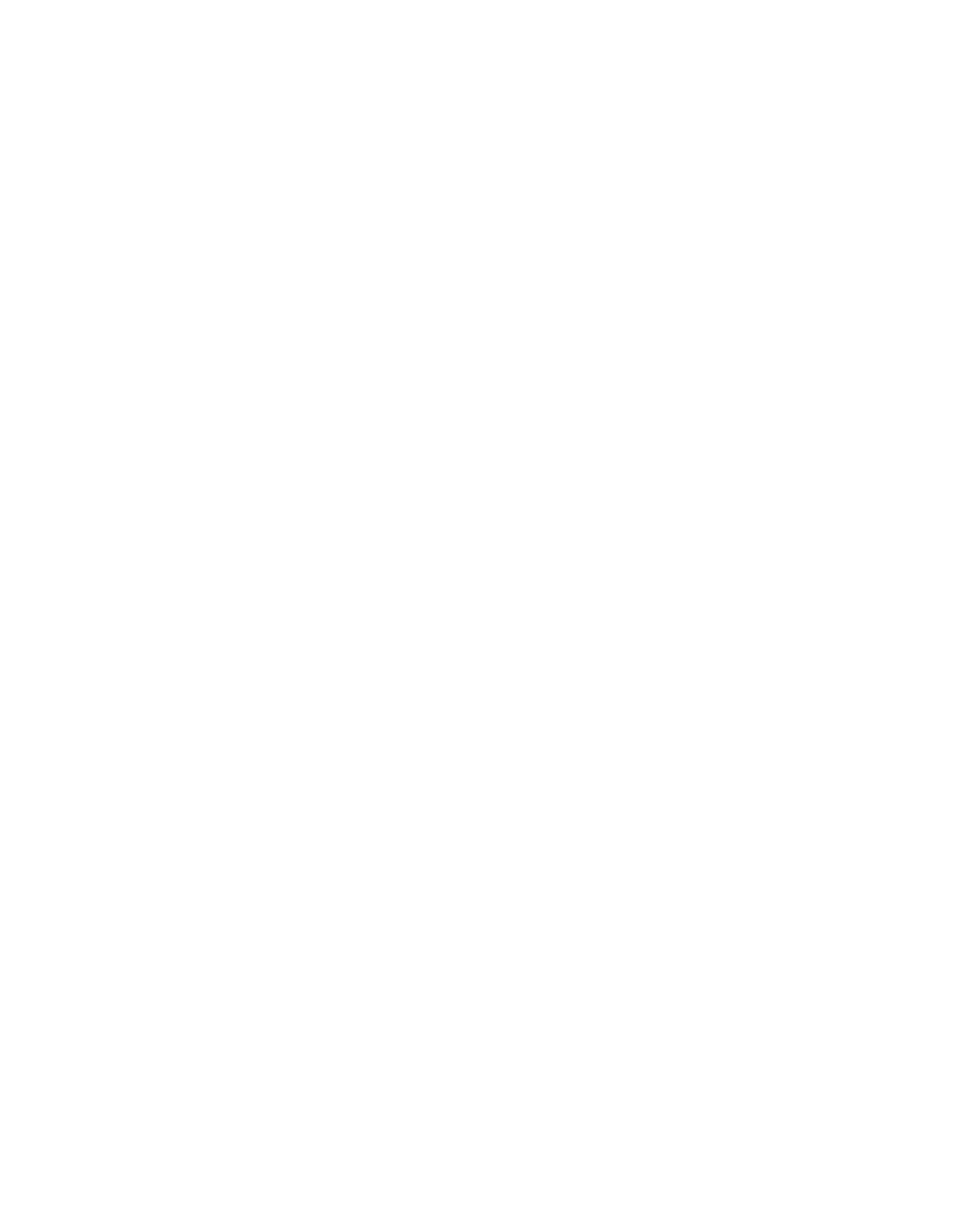# **Form P2P-S Virginia Schedule of Peer-to-Peer Vehicle Sharing Tax for Small Fleets**

**No more than 10 vehicles registered to one owner** *For periods beginning on and after July 1, 2021*



Name \_\_\_\_\_\_\_\_\_\_\_\_\_\_\_\_\_\_\_\_\_\_\_\_\_\_\_\_\_\_\_\_\_\_\_\_\_\_\_\_\_\_\_\_ Account Number **17-** \_\_\_\_\_\_\_\_\_\_\_\_\_\_\_\_\_\_\_\_\_\_\_\_\_\_\_\_\_\_\_

Period \_\_\_\_\_\_\_\_\_\_\_\_\_\_\_\_\_\_\_\_\_\_\_\_\_\_\_\_\_\_\_\_\_\_\_\_\_\_\_\_\_\_\_\_ FEIN \_\_\_\_\_\_\_\_\_\_\_\_\_\_\_\_\_\_\_\_\_\_\_\_\_\_\_\_\_\_\_\_\_\_\_\_\_\_\_\_\_\_\_

Enter the information for the city, county, or town in which shared vehicles were delivered to the driver. Refer to the tax rate for small fleets. If no tax is due on Line 14 of Form P2P, no Schedule P2P-S is needed. Otherwise, Schedule P2P-S is always required. A list of localities and codes can be found at the end of the P2P Package. Copies of Form P2P-S can be submitted if additional space is needed. For Columns D through H, transfer the Grand Total amount to the lines indicated on Form P2P.

| $\overline{A}$                            | $\overline{B}$ | $\overline{C}$ | $\overline{D}$                          |  | E                              |            | $\overline{F}$   |            | $\overline{G}$   |                 | $\overline{H}$   |  |
|-------------------------------------------|----------------|----------------|-----------------------------------------|--|--------------------------------|------------|------------------|------------|------------------|-----------------|------------------|--|
| Number                                    |                |                |                                         |  |                                | Exemptions |                  | <b>Net</b> |                  | Local Tax Due - |                  |  |
|                                           |                | of             | Gross Proceeds<br>Local Tax - Line 8 of |  | Adjustments<br>Line 9c of Form |            | Line 10d of      |            | Proceeds         |                 | (Column G x .03) |  |
| <b>Locality Name</b>                      | FIPS Code      | Deliveries     |                                         |  |                                |            | Form             |            | Line 11 of Form  |                 | Line 13 of Form  |  |
|                                           |                | In Locality    | Form P2P                                |  | P <sub>2</sub> P               |            | P <sub>2</sub> P |            | P <sub>2</sub> P |                 | P <sub>2</sub> P |  |
|                                           |                |                |                                         |  |                                |            |                  |            |                  |                 |                  |  |
|                                           |                |                |                                         |  |                                |            |                  |            |                  |                 |                  |  |
|                                           |                |                |                                         |  |                                |            |                  |            |                  |                 |                  |  |
|                                           |                |                |                                         |  |                                |            |                  |            |                  |                 |                  |  |
|                                           |                |                |                                         |  |                                |            |                  |            |                  |                 |                  |  |
|                                           |                |                |                                         |  |                                |            |                  |            |                  |                 |                  |  |
|                                           |                |                |                                         |  |                                |            |                  |            |                  |                 |                  |  |
|                                           |                |                |                                         |  |                                |            |                  |            |                  |                 |                  |  |
|                                           |                |                |                                         |  |                                |            |                  |            |                  |                 |                  |  |
|                                           |                |                |                                         |  |                                |            |                  |            |                  |                 |                  |  |
|                                           |                |                |                                         |  |                                |            |                  |            |                  |                 |                  |  |
|                                           |                |                |                                         |  |                                |            |                  |            |                  |                 |                  |  |
|                                           |                |                |                                         |  |                                |            |                  |            |                  |                 |                  |  |
|                                           |                |                |                                         |  |                                |            |                  |            |                  |                 |                  |  |
|                                           |                |                |                                         |  |                                |            |                  |            |                  |                 |                  |  |
|                                           |                |                |                                         |  |                                |            |                  |            |                  |                 |                  |  |
|                                           |                |                |                                         |  |                                |            |                  |            |                  |                 |                  |  |
|                                           |                |                |                                         |  |                                |            |                  |            |                  |                 |                  |  |
|                                           |                |                |                                         |  |                                |            |                  |            |                  |                 |                  |  |
|                                           |                |                |                                         |  |                                |            |                  |            |                  |                 |                  |  |
|                                           |                |                |                                         |  |                                |            |                  |            |                  |                 |                  |  |
|                                           |                |                |                                         |  |                                |            |                  |            |                  |                 |                  |  |
|                                           |                |                |                                         |  |                                |            |                  |            |                  |                 |                  |  |
|                                           |                |                |                                         |  |                                |            |                  |            |                  |                 |                  |  |
|                                           |                |                |                                         |  |                                |            |                  |            |                  |                 |                  |  |
|                                           |                |                |                                         |  |                                |            |                  |            |                  |                 |                  |  |
|                                           |                |                |                                         |  |                                |            |                  |            |                  |                 |                  |  |
|                                           |                |                |                                         |  |                                |            |                  |            |                  |                 |                  |  |
|                                           |                |                |                                         |  |                                |            |                  |            |                  |                 |                  |  |
|                                           |                |                |                                         |  |                                |            |                  |            |                  |                 |                  |  |
|                                           |                |                |                                         |  |                                |            |                  |            |                  |                 |                  |  |
|                                           |                |                |                                         |  |                                |            |                  |            |                  |                 |                  |  |
|                                           |                |                |                                         |  |                                |            |                  |            |                  |                 |                  |  |
|                                           |                |                |                                         |  |                                |            |                  |            |                  |                 |                  |  |
|                                           |                |                |                                         |  |                                |            |                  |            |                  |                 |                  |  |
|                                           |                |                |                                         |  |                                |            |                  |            |                  |                 |                  |  |
|                                           |                |                |                                         |  |                                |            |                  |            |                  |                 |                  |  |
|                                           |                |                |                                         |  |                                |            |                  |            |                  |                 |                  |  |
|                                           |                |                |                                         |  |                                |            |                  |            |                  |                 |                  |  |
|                                           |                |                |                                         |  |                                |            |                  |            |                  |                 |                  |  |
|                                           |                |                |                                         |  |                                |            |                  |            |                  |                 |                  |  |
|                                           |                |                |                                         |  |                                |            |                  |            |                  |                 |                  |  |
|                                           |                |                |                                         |  |                                |            |                  |            |                  |                 |                  |  |
|                                           |                |                |                                         |  |                                |            |                  |            |                  |                 |                  |  |
|                                           |                |                |                                         |  |                                |            |                  |            |                  |                 |                  |  |
|                                           |                |                |                                         |  |                                |            |                  |            |                  |                 |                  |  |
|                                           |                |                |                                         |  |                                |            |                  |            |                  |                 |                  |  |
|                                           |                |                |                                         |  |                                |            |                  |            |                  |                 |                  |  |
|                                           |                |                |                                         |  |                                |            |                  |            |                  |                 |                  |  |
| Subtotal of this Page                     |                |                |                                         |  |                                |            |                  |            |                  |                 |                  |  |
|                                           |                |                |                                         |  |                                |            |                  |            |                  |                 |                  |  |
| Subtotals From Other Pages, If Applicable |                |                |                                         |  |                                |            |                  |            |                  |                 |                  |  |
| <b>Grand Total</b>                        |                |                |                                         |  |                                |            |                  |            |                  |                 |                  |  |

Va. Dept. of Taxation P2P-S Web 4901059 Rev. 03/21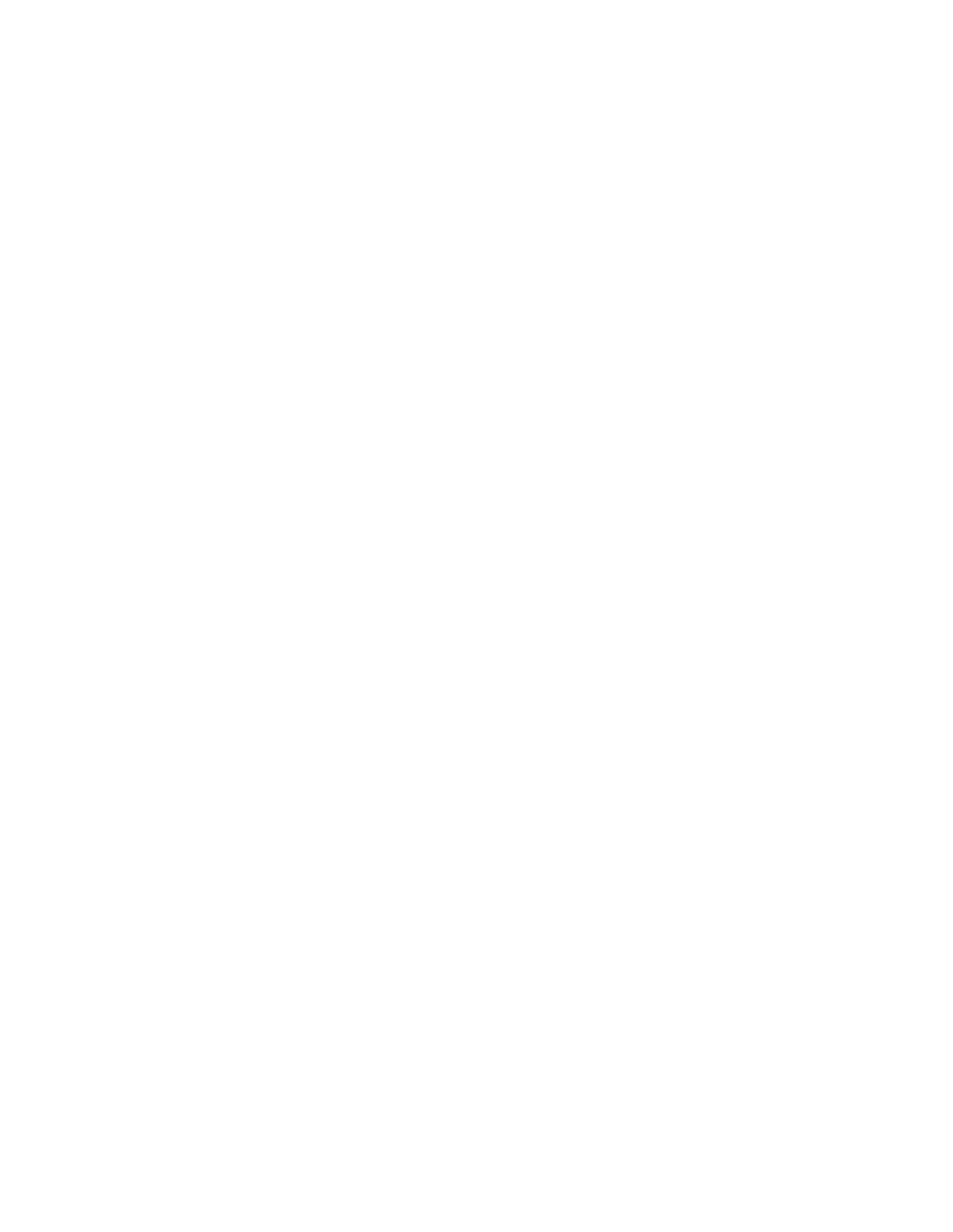# **Form P2P-A Virginia Peer-to-Peer Vehicle Sharing Tax Return Worksheet**

## *For periods beginning on and after July 1, 2021*

## **Worksheet is for your records only. Do NOT mail.**

- Transfer amounts from this worksheet to the corresponding line number on Form P2P, **Virginia Peer-to-Peer Vehicle Sharing Tax Return**.
- For assistance, call **804.404.4180** or e-mail us at RentalTaxUnit@tax.virginia.gov.
- Submit your return and payment as soon as possible after the close of the reporting period, but no later than the 20th day of the following month. For periods beginning on and after October 1, 2019, you are not required to file a return if no tax is due.

|    |    | Large Fleet Vehicle Owners - More than 10 vehicles registered to one owner                                                                                                                                                                                                                                                  |                |  |
|----|----|-----------------------------------------------------------------------------------------------------------------------------------------------------------------------------------------------------------------------------------------------------------------------------------------------------------------------------|----------------|--|
| 1. |    | Gross Proceeds Subject to Peer-to-Peer Vehicle Sharing Tax<br>Enter the gross rental proceeds subject to Peer-to-Peer Vehicle Sharing Tax. Applies to rental<br>transactions for all motor vehicles (except mobile offices) with a gross vehicle weight rating or<br>gross combined weight rating of 26,000 pounds or less. | 1              |  |
| 2. |    | <b>Adjustments to Line 1</b>                                                                                                                                                                                                                                                                                                |                |  |
|    | a. | Enter the total amount of bad debts on rental transactions charged off as worthless for<br>federal income tax purposes.                                                                                                                                                                                                     | 2a             |  |
|    | b. | Other, including Bad Debt Recovery reported on a previous return that was subsequently<br>collected during the current reporting period.                                                                                                                                                                                    | 2 <sub>b</sub> |  |
|    | C. | <b>Subtotal</b>                                                                                                                                                                                                                                                                                                             |                |  |
|    |    | Line 2a plus Line 2b. If negative, enter in brackets.                                                                                                                                                                                                                                                                       | 2c             |  |
| 3. |    | <b>Exemptions from Peer-to-Peer Vehicle Sharing Tax</b>                                                                                                                                                                                                                                                                     |                |  |
|    | a. | Government Rentals Exemption - Enter the portion of your gross proceeds from rentals<br>to any of the following:<br>Federal Government or any of its agencies<br>$\bullet$<br>State of Virginia or any Virginia town, city, or county.                                                                                      | 3a             |  |
|    | b. | Re-Rentals Exemption - Enter your gross proceeds received from rentals to<br>another licensed renter for the purpose of re-rental.                                                                                                                                                                                          | 3 <sub>b</sub> |  |
|    | C. | Other Exemptions - Enter the portion of your gross proceeds from rentals qualifying for<br>any other exemption allowed by law (enclose schedule with worksheet).                                                                                                                                                            | 3 <sub>c</sub> |  |
|    | d. | <b>Subtotal</b><br>Add Line 3a through Line 3c.                                                                                                                                                                                                                                                                             | 3d             |  |
| 4. |    | Net Proceeds Subject to Peer-to-Peer Vehicle Sharing Tax                                                                                                                                                                                                                                                                    |                |  |
|    |    | Line 1 minus the sum of Line 2c plus Line 3d.                                                                                                                                                                                                                                                                               |                |  |
|    |    | If negative, enter "0" and carry excess to next return as "Other Adjustments."                                                                                                                                                                                                                                              | 4              |  |
| 5  |    | <b>State Tax Due</b>                                                                                                                                                                                                                                                                                                        |                |  |
|    |    | Multiply Line 4 by .04.                                                                                                                                                                                                                                                                                                     | 5              |  |
| 6  |    | <b>Local Tax Due</b><br>Multiply Line 4 by .04.                                                                                                                                                                                                                                                                             | 6              |  |
| 7. |    | <b>Rental Fee Due</b>                                                                                                                                                                                                                                                                                                       |                |  |
|    |    | Multiply Line 4 by 2% (.02).                                                                                                                                                                                                                                                                                                | 7              |  |

## Continued on Next Page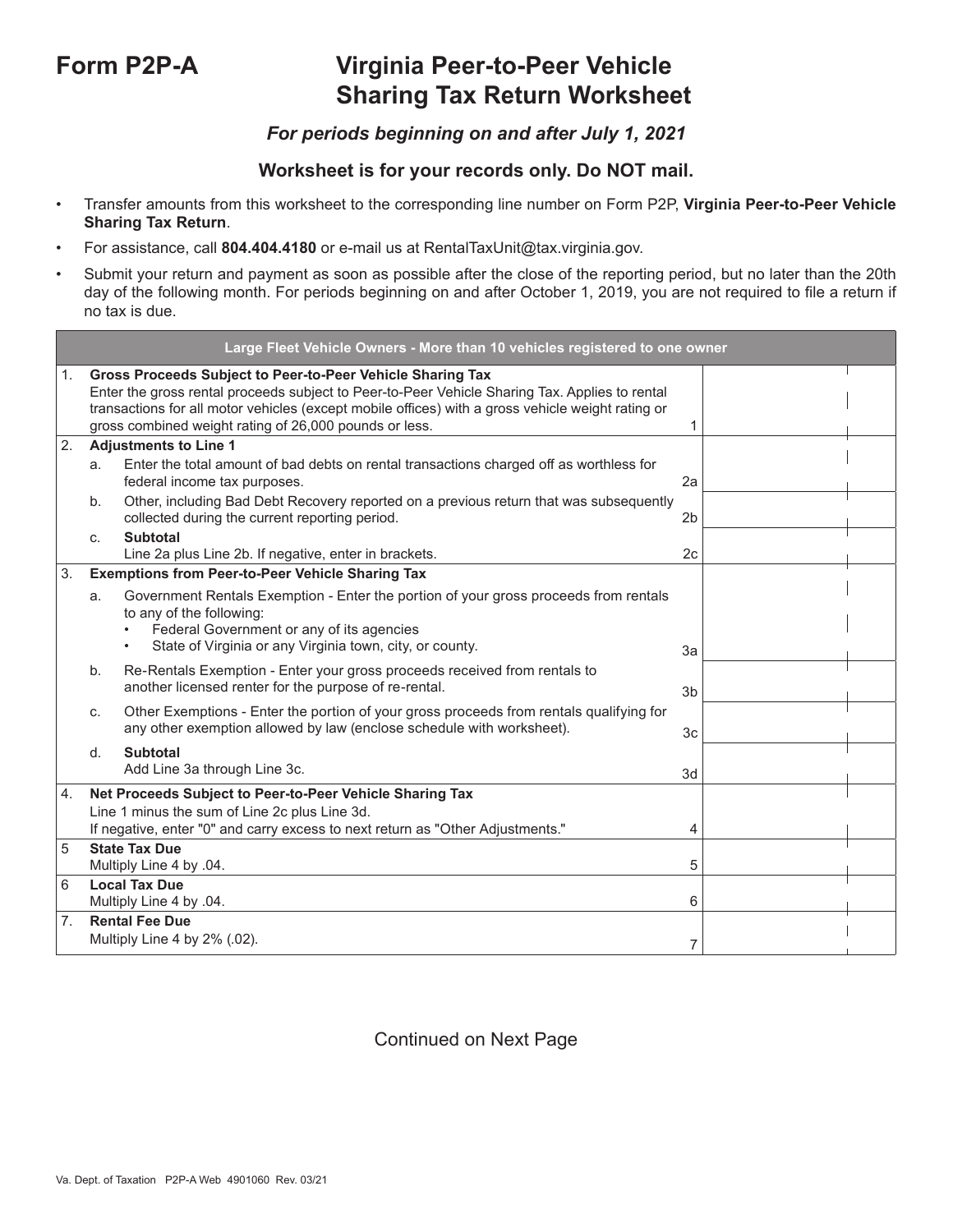# **Form P2P-A - Page 2**

|    | Small Fleet Vehicle Owners - No more than 10 vehicles registered to one owner                                                                                                                                                                                                                                        |                 |
|----|----------------------------------------------------------------------------------------------------------------------------------------------------------------------------------------------------------------------------------------------------------------------------------------------------------------------|-----------------|
| 8. | Gross Proceeds Subject to Peer-to-Peer Vehicle Sharing Tax<br>Enter the gross proceeds subject to Peer-to-Peer Vehicle Sharing Tax. Applies to rental<br>transactions for all motor vehicles (except mobile offices) with a gross vehicle weight rating or<br>gross combined weight rating of 26,000 pounds or less. | 8               |
| 9. | <b>Adjustments to Line 8</b>                                                                                                                                                                                                                                                                                         |                 |
|    | Enter the total amount of bad debts on rental transactions charged off as worthless for<br>a.<br>federal income tax purposes.<br>Other, including Bad Debt Recovery reported on a previous return that was subsequently<br>b.                                                                                        | 9a              |
|    | collected during the current reporting period.                                                                                                                                                                                                                                                                       | 9 <sub>b</sub>  |
|    | <b>Subtotal</b><br>C.                                                                                                                                                                                                                                                                                                |                 |
|    | Line 9a plus Line 9b. If negative, enter in brackets.                                                                                                                                                                                                                                                                | 9c              |
|    | 10. Exemptions from Peer-to-Peer Vehicle Sharing Tax                                                                                                                                                                                                                                                                 |                 |
|    | Government Rentals Exemption - Enter the portion of your gross proceeds from rentals<br>a.<br>to any of the following:                                                                                                                                                                                               |                 |
|    | Federal Government or any of its agencies<br>State of Virginia or any Virginia town, city, or county                                                                                                                                                                                                                 | 10a             |
|    | Re-Rentals Exemption - Enter your gross proceeds received from rental transactions<br>b.<br>with another licensed renter for the purpose of re-rental.                                                                                                                                                               | 10 <sub>b</sub> |
|    | Other Exemptions - Enter the portion of your gross proceeds from rentals qualifying for<br>C.<br>any other exemption allowed by law. Enclose schedule with worksheet.                                                                                                                                                | 10 <sub>c</sub> |
|    | <b>Subtotal</b><br>d.<br>Add Line 10a through Line10c.                                                                                                                                                                                                                                                               | 10d             |
|    | 11. Net Proceeds Subject to Peer-to-Peer Vehicle Sharing Tax                                                                                                                                                                                                                                                         |                 |
|    | Line 8 minus the sum of Line 9c and Line 10d.                                                                                                                                                                                                                                                                        |                 |
|    | If negative, enter "0" and carry excess to next return as "Other Adjustments."                                                                                                                                                                                                                                       | 11              |
|    | 12. State Peer-to-Peer Vehicle Sharing Tax Due                                                                                                                                                                                                                                                                       |                 |
|    | Multiply Line 11 by .04.                                                                                                                                                                                                                                                                                             | 12              |
|    | 13. Local Peer-to-Peer Vehicle Sharing Tax Due<br>Multiply Line 11 by .03.                                                                                                                                                                                                                                           | 13              |
|    | <b>Total Due</b>                                                                                                                                                                                                                                                                                                     |                 |
|    | 14. Total Tax and Fee Due<br>Add Lines 5, 6, 7, 12 and 13.                                                                                                                                                                                                                                                           | 14              |
|    | 15. Penalty<br>The late filing and payment penalty is 6% of Line 14 for each month or part of a month the tax is<br>not paid, not to exceed 30%.                                                                                                                                                                     | 15              |
|    | 16. Interest<br>For late filing and payment, interest is assessed on Line 14 at the rate established in Section<br>6621 of the Internal Revenue Code of 1954, as amended, plus 2%.                                                                                                                                   | 16              |
|    | 17. Total Amount Due<br>Add Line 14, Line 15 and Line 16.                                                                                                                                                                                                                                                            | 17              |